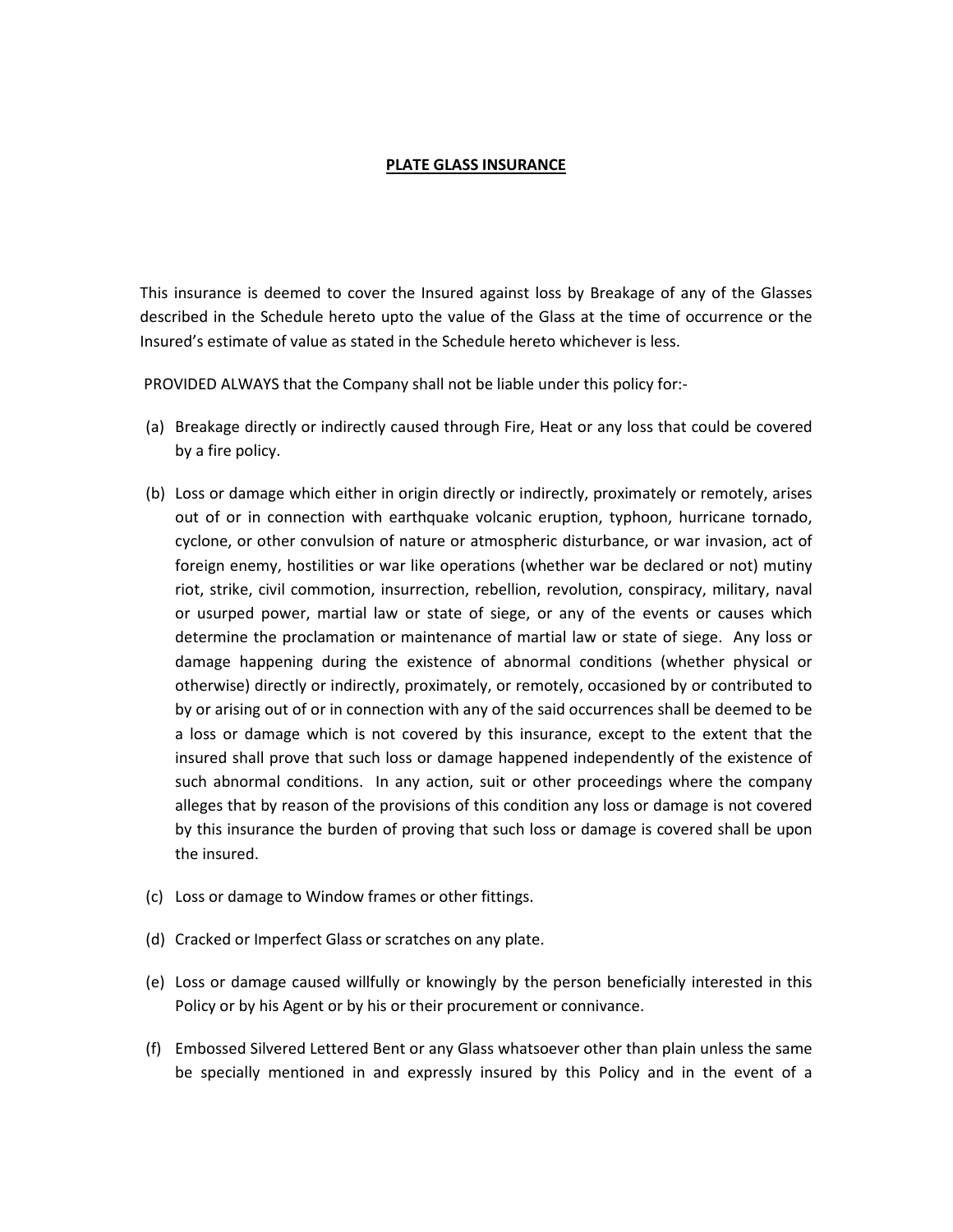breakage of glass not otherwise specifically described in this Policy shall be considered plain and of ordinary glazing quality.

- (g) Any loss due to the interruption of business or for other damage or injury consequent on or arising from or out of the breakage of glass insured hereunder or for loss alleged to be due to delay in replacing glass.
- (h) (i) Any accident or any loss or destruction of or damage to any property whatsoever or any loss or expense whatsoever resulting or arising there from or any consequential loss.
	- (ii) Any legal liability of whatsoever nature.

Directly or indirectly caused by or contributed to by or arising from ionizing radiations or contamination by radioactivity from any source whatsoever.

- (i) Any accident loss destruction, damage or legal liability directly or indirectly caused by or contributed to by or arising from nuclear weapons material.
- (j) Loss or damage caused by Terrorism and sabotage risks.

## **CONDITIONS**

- 1. All Notices and communications in relation to this policy are to be sent in writing to the Office of the Company with whom the insured has been in communication.
- 2. The insured shall give notice to the Company of any breakage of glass Insured hereunder immediately after it shall have come to the Insured's knowledge and such notice shall state the date circumstances and extents of such breakage and the insured shall immediately on demand furnish such other information relating to the breakage as the Company may reasonably require. Evidence satisfactory to the Company having been furnished the Company shall within a reasonable time at the Company's option either pay to the insured the amount of the loss less the value of any salvage or replace the broken glass with glass of a similar quality.
- 3. If the claim be in any respect fraudulent or if any fraudulent devise be used by the insured or by any one acting on behalf of the insured to obtain any benefit under this Policy, all benefits under the policy shall be forfeited.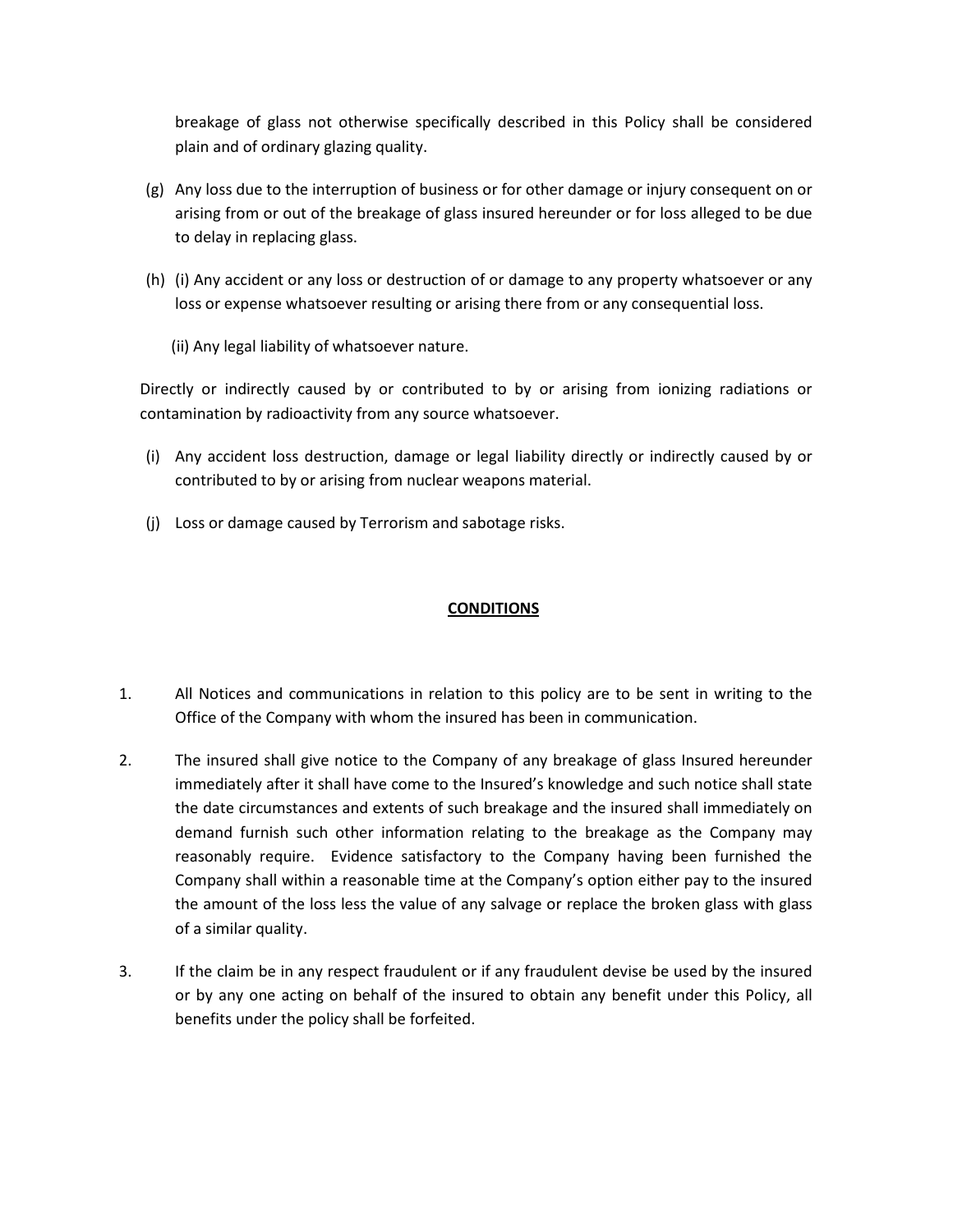- 4. In the event of the Company replacing the broken glass all window fittings or other obstructions or replacement shall be removed or replaced by the Insured at the Insured's expense.
- 5. All salvage shall be preserved from damage by the Insured and shall be the property of the Company.
- 6. The Insured shall take it and when required by the Company enforces for the benefit of and at the expense of the Company any claim which may exist against any third party in respect of the breakage of glass insured hereunder.
- 7. The Insured shall take all reasonable precautions to protect the glass insured hereunder and in the event of it being exposed to unusual risk on account of any procession, Show, Building alteration or Repairs or other special circumstances the insured shall cause it to be adequately protected by boards or otherwise.
- 8. Any alteration in the position of the glass or in the premises or in the business carried on in the premises containing the glass insured hereunder or in the occupancy thereof shall render this policy null and void unless and until the Company shall have consented to continue the insurance.
- 9. The Company may cancel this Policy by sending seven day's notice by registered letter to the Insurance at his last known address and in such event will return to the Insured the premium less the pro-rata portion thereof for the period the Policy has been in force or the Policy may be cancelled at any time by the insured on seven day's notice (provided no claim has arisen during the then current period of insurance) and the Insured shall be entitled to a return of premium less premium at the Company's Short Period Rates for the time Policy has been in force.
- 10. If at the time any claim arises under this Policy there is any other existing insurance covering the same loss the Company shall not be liable to pay or to contribute more than its rate able proportion of any such loss.
- 11. The Company shall not be bound to accept any renewal premium nor to give notice that such is due. No renewal receipt shall be valid unless it is on the printed form of the Company and singed by an Authorised Official of the Company or by an agent of the Company acting under Power Of Attorney from the Company.
- 12. If any dispute or difference shall arise as to the quantum to be paid under the Policy (liability being otherwise admitted) such difference shall independently of all other questions be referred to the decision of a sole arbitrator to be appointed in writing by the parties to or if they cannot agree upon a single arbitrator within 30 days of any party invoking arbitration the same shall be referred to a panel of three arbitrators, comprising of two arbitrators,